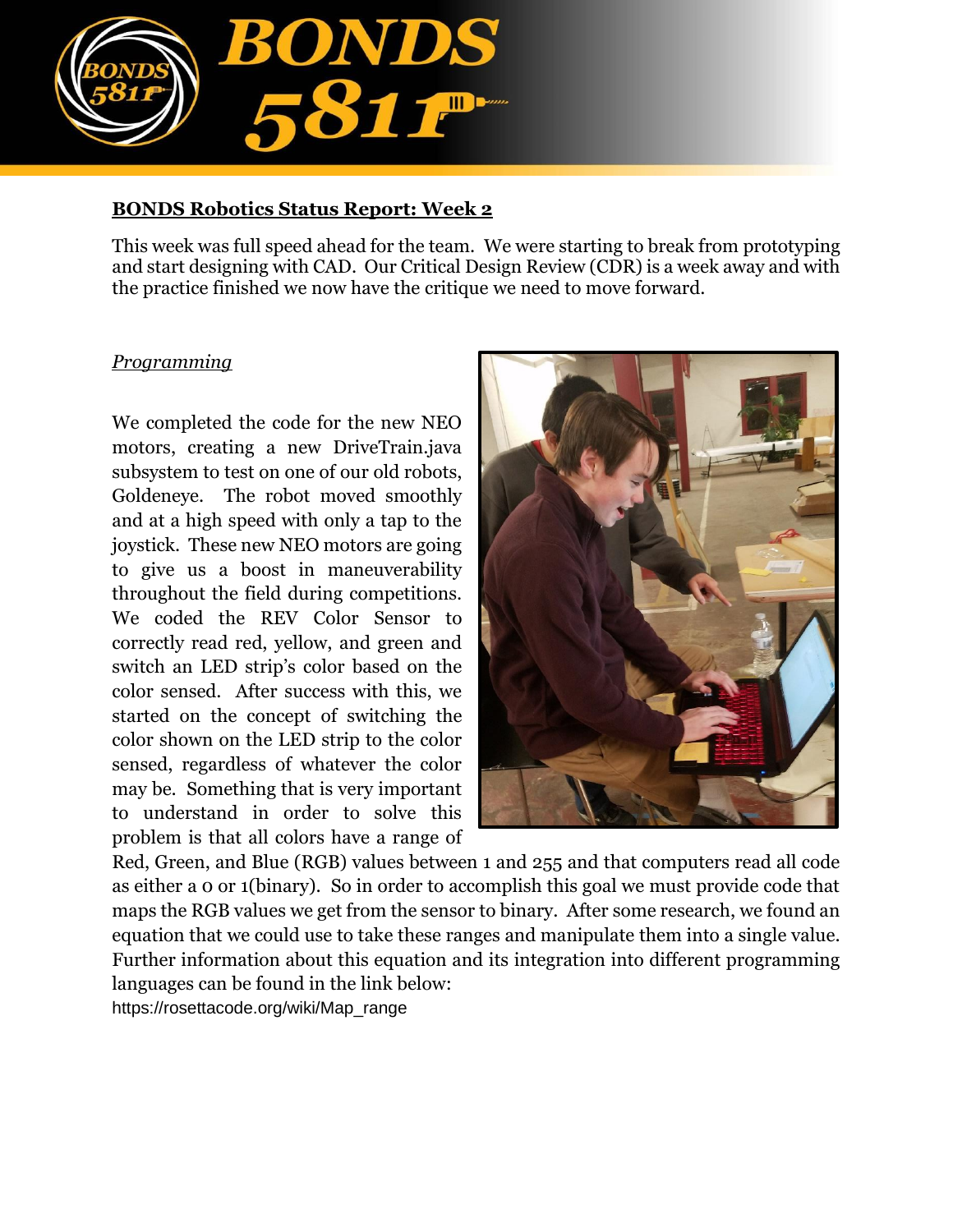



# *CAD*

CAD team for the second week had their work cut out for them. We finalized our designs and fit the pieces together. The week ended with a full assembly! The bulk of the work was in the climber and snail (storage/shooter) design. The storage is planned to be separate from the drive train and have a motor to turn the whole mechanism. This allows us to save space and angle our shots. We designed a new

intake to go with the rotating snail, which helped visualize how we would be able to implement to our rotating snail design. The work on the climber was mainly focused on the telescope elevator design in the back. Unlike most lift systems, this circular idea of the main shaft allows the elevator to stay in one place saving space compared to others that end up forcing the manipulator to stick out. This will make lining up with the scale much easier than compared to general elevators.

## *Control Panel*

Part of the build team worked on the control panel. They cut holes in the chassis and began work on a mount for the control panel spinner. The prototype was working fine and ready to begin turning it into a real design. While in the process of recycling the parts of the prototype, the motor broke. We had to then get a new motor for the component halting the progress of the control panel for the time being.



## *Robot Cart*

The build team also worked on the robot cart. They fixed it up using Lexan. The wheels were originally attached to pieces of aluminum that were bent over time. The team swapped these sheets out for new ones and reorganized the supplies to prepare for competitions.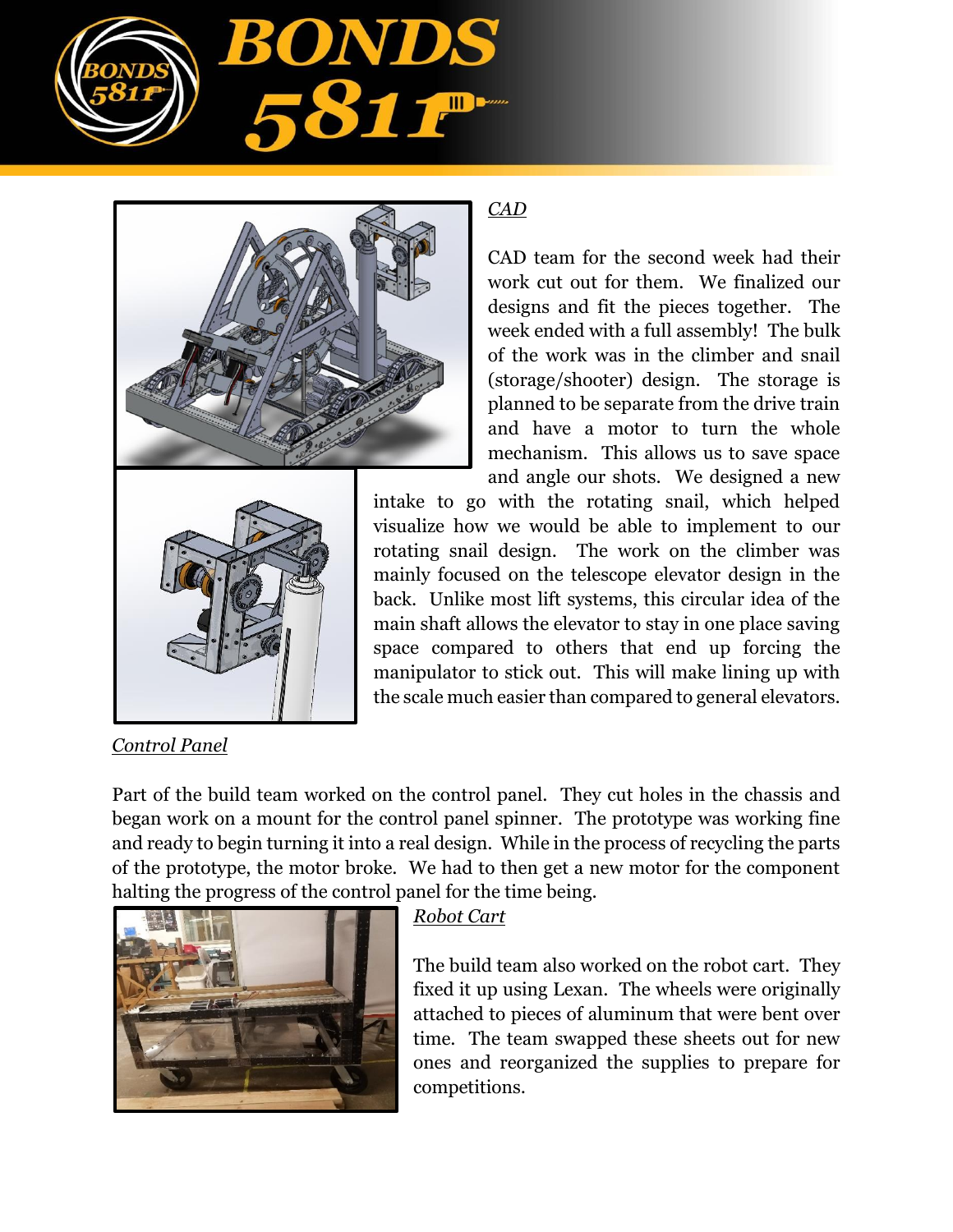



*Snail and Shooter*

A prototype skeleton of the snail is finished. This version of the snail is a bit too large making the power cells lose compression. This prototype did show us that it's a valid design with being able to comfortablly hold five balls within the size requirements. The wheels on the side will all run simultainously making the balls push eachother in. The holes that are throughout the middle

plates of the lexan are to lose weight. The hole in the very middle of the snail will allow us attach it to a motor rotating the whole body of our storage. The shooter that will eventually be attached to the snail was uprageded from its wood prototype to metal. We attached it to goldeneye, our older robot, to test it via code. Sadly the motors weren't working. After some testing we found that the motors had been tightened to far jamming the interior. We swapped out the machine screws for

### *Climber*

We tested the climber and it was able to hold up a member of the team on a 14.5-degree angle slope. It can do this with little strain staying together quite well. We have to next get it attached to the telescope elevator and test the side-to-side movement with and without a load. Once we do that and fix any problems with the current design, we should be able to have a complete sub assembly ready to be put on a final robot.



smaller ones. Now the shooter and snail are fixed and ready for further testing.